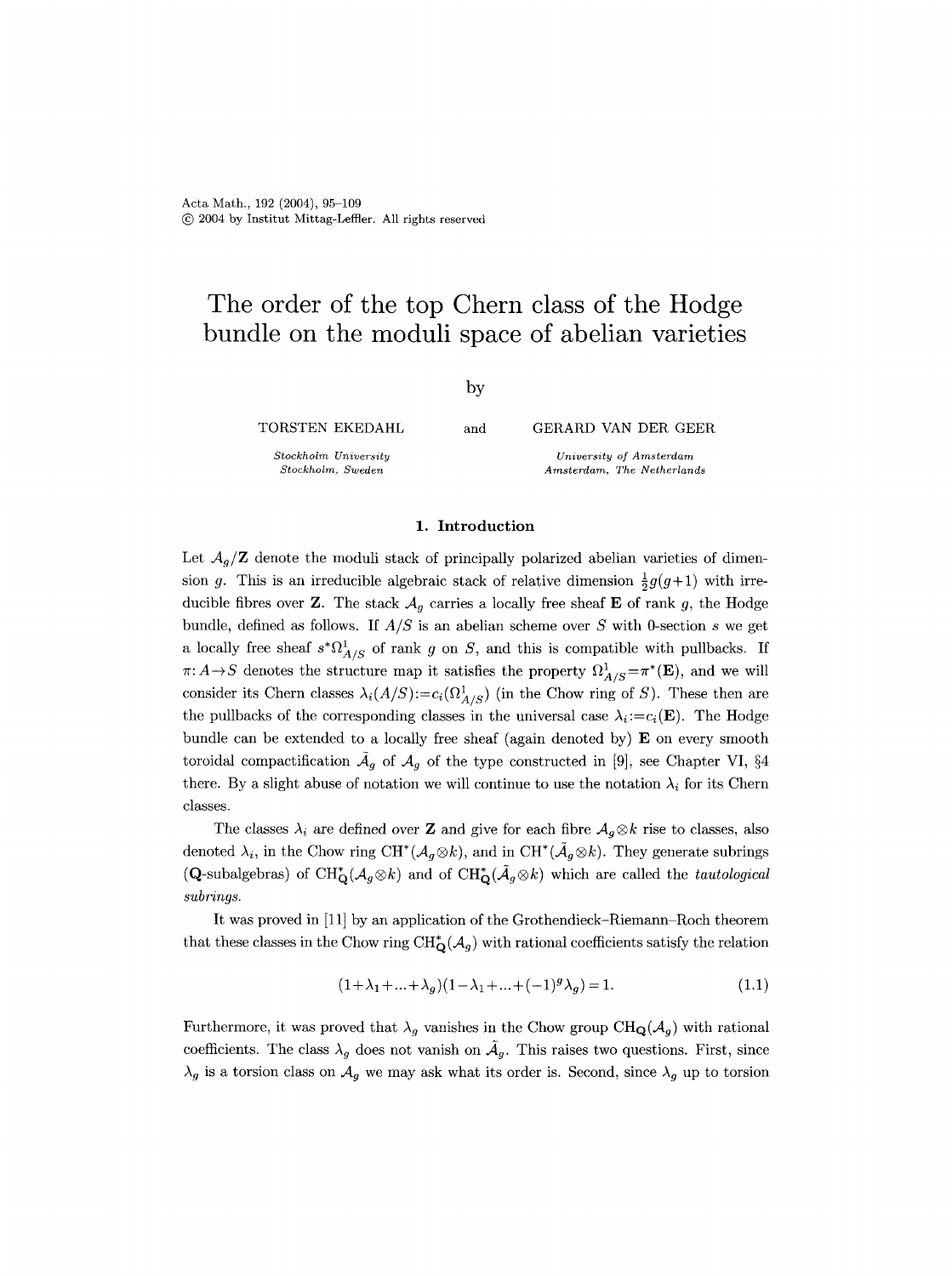comes from a class on the 'boundary'  $\tilde{A}_q \setminus A_q$  we may ask for a description of this class. As an answer to the first question we give an upper bound on the order of  $\lambda_g$  in the third section and a non-vanishing result in the fourth section which implies a lower bound. That result is obtained as a consequence of a more precise result that determines the order of the Chern classes of the de Rham bundle up to a (multiplicative) factor 2. As an answer to the second question we shall generalize the well-known relation  $12\lambda_1 = \delta$  for  $g=1$  to higher g in a sequel to this paper [8].

The authors thank the referee for many useful remarks and thank the editors for their patience.

### **2.** K-theory for stacks

We will need to extend some results on  $K$ -theory from schemes to stacks. Just as in the schematic case we denote by  $K^0(X)$  the Grothendieck group of vector bundles on the algebraic stack X, and by  $K_0(X)$  the Grothendieck group of coherent sheaves. We shall use [14] for the general notions concerning algebraic stacks, in particular the definition of coherent sheaf on an algebraic stack, cf. [14, 15.1]. We shall follow standard usage in that by an *algebraic stack* we mean a general algebraic stack what is also called an Artin stack—while by Deligne-Mumford stack we mean an algebraic stack with an étale chart. The first result is the homotopy exact sequence (cf. [3, Exp. IX, Proposition 1.1]).

*Remark* 2.1. Our purpose is quite restricted, we only want results that can be used in the next section, and hence we will make no attempt at maximum generality. It will be clear that some of the results are in fact true in larger generality than stated.

We will in this section only consider algebraic stacks of finite type over a base field **k**.

PROPOSITION 2.2. Let X be a noetherian algebraic stack,  $i: X' \rightarrow X$  a closed sub*stack of X, and*  $j: U \rightarrow X$  *the complement of X'. Then the sequence* 

$$
K_0(X') \xrightarrow{i_*} K_0(X) \xrightarrow{j^*} K_0(U) \longrightarrow 0
$$

*is exact.* 

*Proof.* The proof is the same as that of [3, Exp. IX, Proposition 1.1] once we know that every coherent sheaf on  $U$  extends to one on  $X$  and that every coherent subsheaf of an extended quasi-coherent sheaf extends as a coherent subsheaf. Such extensions are provided by [14, Corollary 15.5].  $\square$ 

The next step is to prove the analogue of [3, Exp. IX, Proposition 1.6], the calculation of  $K_0$  for a vector bundle.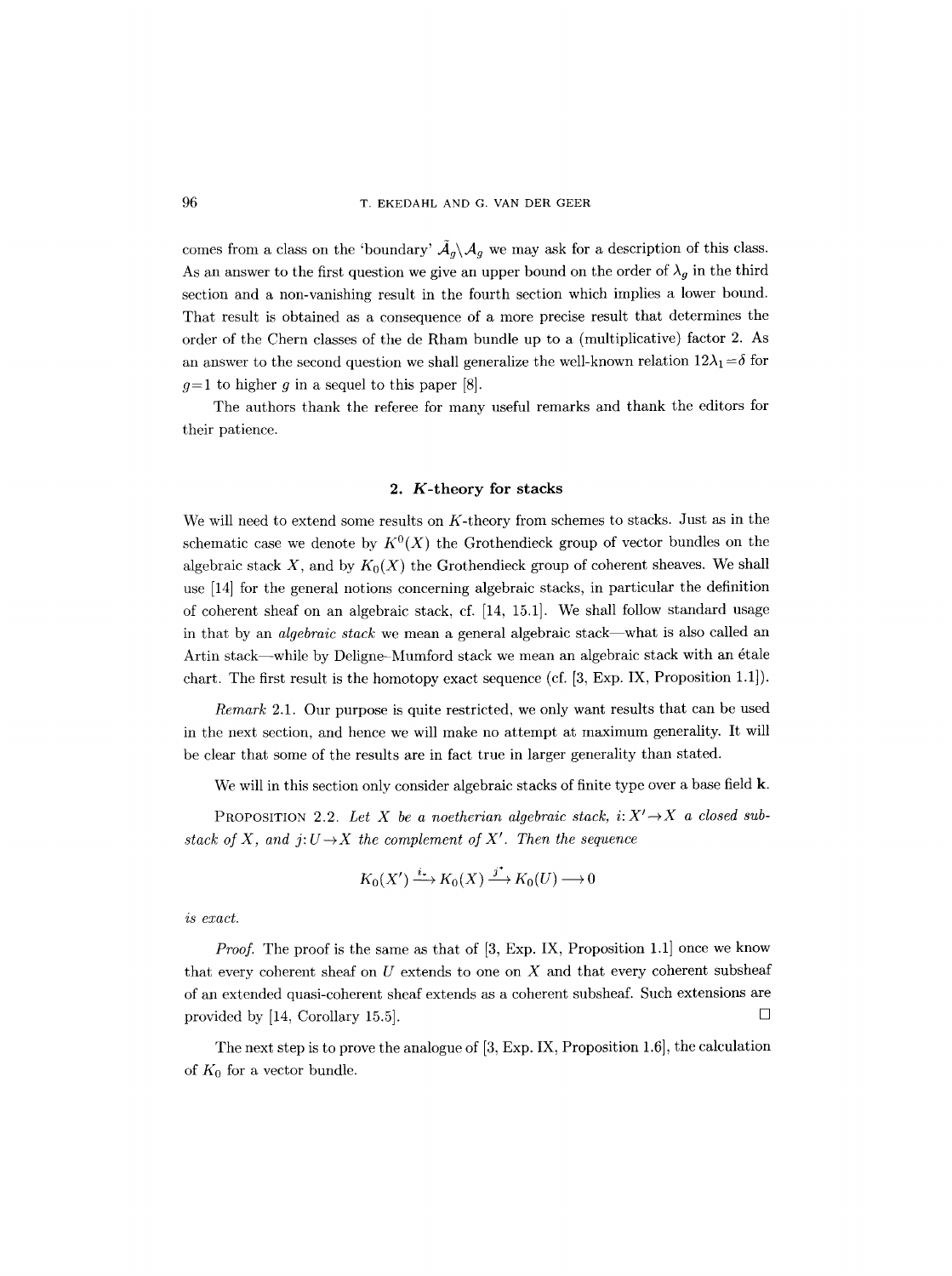PROPOSITION 2.3. Let X be a noetherian Deligne-Mumford stack and  $E \rightarrow X$  a *vector bundle over X. Then the pullback map*  $K_0(X) \to K_0(E)$  *is an isomorphism.* 

*Proof.* As a general remark we note that  $K_0$  is contravariant not just for flat maps but for all morphisms between noetherian stacks of finite Tor-dimension.

We first prove the proposition for the case when  $E=X\times A<sup>1</sup>$ , and for that we follow the proof of [3, Exp. IX, Proposition 1.6]. We start by noting that the 0-section of  $X \times A<sup>1</sup>$  is of finite Tor-dimension, and hence we have a map  $K_0(X \times A<sup>1</sup>) \to K_0(X)$  such that the composition  $K_0(X) \to K_0(X \times \mathbf{A}^1) \to K_0(X)$  is the identity. This shows that  $K_0(X) \to K_0(E)$  is injective, and it remains to show surjectivity.

We may now by noetherian induction assume that the corresponding map is an isomorphism for every proper closed substack. By Proposition 2.2 it is hence enough to show the result for some non-empty open subset of X. By [14, Proposition 6.1.1] there is a non-empty open subset of  $X$  which is the stack quotient of an action of a finite group on an affine scheme, and we consider that open subset, so that we may assume that  $X$  itself is such a quotient. If the affine scheme is  $Spec R$  and the group is  $G$  then the category of coherent  $\mathcal{O}_X$ -modules is equivalent to the category of finitely generated modules over the twisted group ring *R[G]* ("twisted" because of the relation  $g\lambda = \lambda^g g$  for  $\lambda \in R$  and  $g \in G$ ), and the category of coherent modules over  $X \times \mathbf{A}^1$  is then equivalent to the category of finitely generated modules over  $R[G][T]$ , the polynomial ring over  $R[G]$ . Note also that if S is the ring of invariants of G on R, then S is noetherian as R is noetherian and  $R[G]$ is a finite  $S$ -algebra. We then conclude by [2, Exp. XII, Theorem 4.1], which says exactly that for a finite S-algebra A, the map  $G_0(A) \rightarrow G_0(A[T])$  is an isomorphism;  $G_0(B)$  in the notation by Bass being the Grothendieck group of finitely generated B-modules.

In the general case, we will say that two maps  $f, g: Y \rightarrow Z$  between algebraic stacks are *affine-homotopic* if there is a map  $F: Y \times \mathbf{A}^1 \to Z$  which restricted to the 0-section is f and restricted to the 1-section is g. Note also that the 0- and 1-sections in  $X \times A<sup>1</sup>$ are of finite Tor-dimension, which means that we may pull back elements of  $K_0(Y\times A^1)$ along them. By the special case of  $E = X \times A^1$  just proved we get that  $0^*$  and  $1^*$  are both inverses to the said isomorphism, and hence they are equal. This implies that if we have two maps  $f, g: Y \rightarrow Z$  of finite Tor-dimension related by an affine homotopy of finite Tor-dimension we get that  $f^* = g^*$  on  $K_0(X)$ .

This can now be applied to the identity map and the composition of the structure map  $E \rightarrow X$  and the 0-section  $X \rightarrow E$ , which are affine-homotopic by the usual map  $(v, t) \rightarrow tv.$ 

*Remark* 2.4. In [3, Exp. IX, Proposition 1.6] noetherian induction is used to allow one to assume that the scheme is reduced. Then a passage to the limit is made so that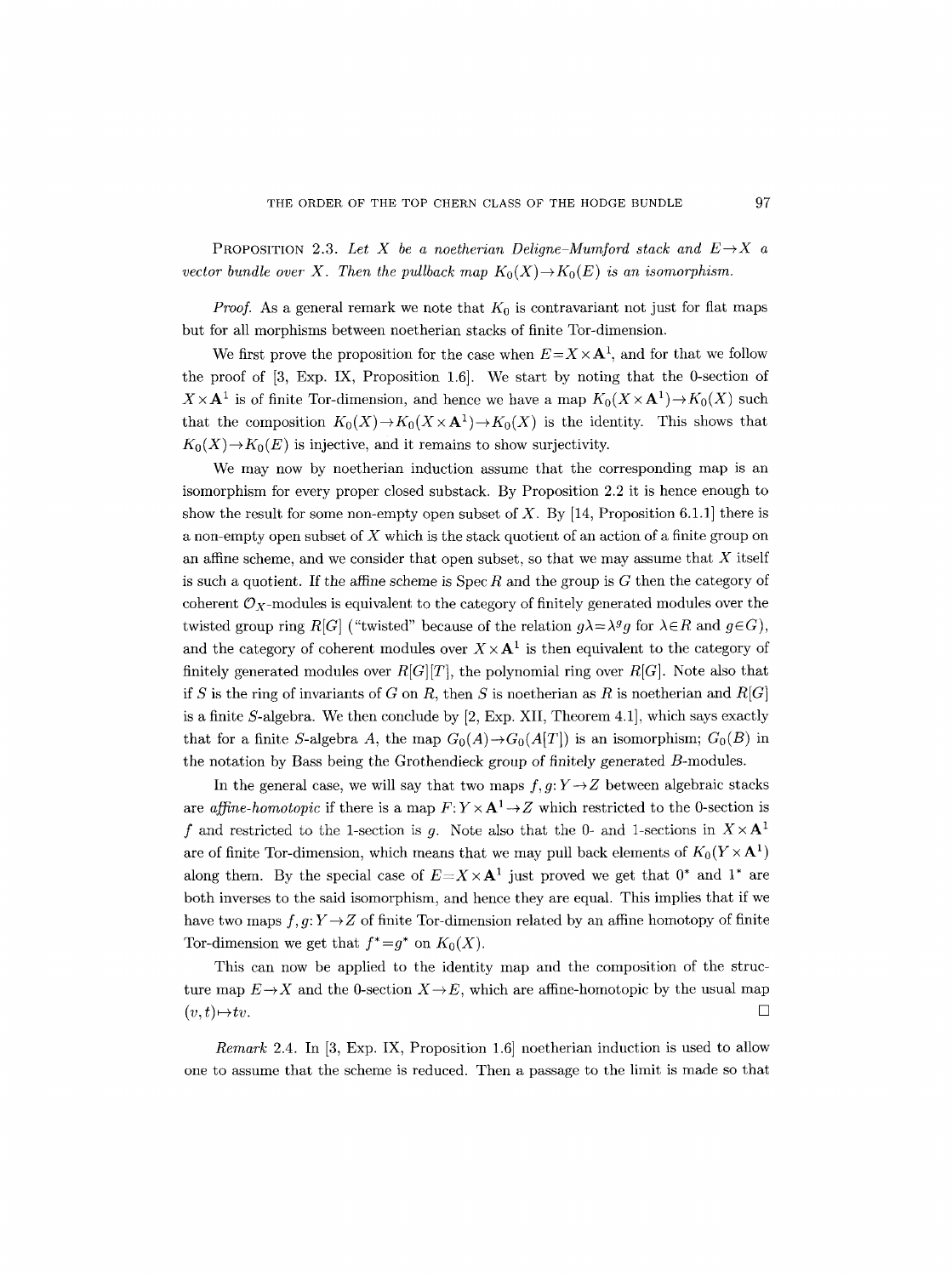98 T. EKEDAHL AND G. VAN DER GEER

instead of reducing to an open affine subset one reduces to a field in which case one is dealing with regular schemes and can switch to  $K^0$  instead where the result is easier to prove. This is not possible in our situation as even for a field  $K$  the twisted group ring *K[G]* is not of finite global dimension when the characteristic divides the order of the subgroup of elements of G acting trivially on K. In [2] the same strategy as in [3, Exp. IX, Proposition 1.6] is used to reduce to the case of a finite-dimensional algebra over a field. There a further reduction is made by dividing out by the radical of the algebra, a step which corresponds to assuming that the scheme is reduced.

We will now need to consider the topological filtration on  $K$ -theory. Hence we define, for X a regular algebraic stack,  $Fil^{\geq i} \subset K_0(X)$  to be the subgroup generated by classes of sheaves with support of codimension  $\geq i$ . Using Proposition 2.3 we get an isomorphism  $K_0(X) \to K_0(E)$  for every vector bundle  $E \to X$ . We now define  $\text{Fil}_{h}^{\geq i}(X)$  to be the limit of Fil<sup> $\geq i(E)$ </sup> for all vector bundles  $E \rightarrow X$  and surjective vector bundle maps between them.

PROPOSITION 2.5. *Let X be a Deligne Mumford stack which is the stack quotient of the action of a finite group G on a smooth quasi-projective k-scheme Y.* 

(i) The forgetful map  $K^0(X) \to K_0(X)$  is an isomorphism.

(ii) *If* dim  $X=n$  *and*  $e \in K^0(X)$  *maps to*  $\text{Fil}_{h}^{\geq i}(X)$  *then*  $c_i(e) \cap [X] \in A_{n-i}(X)$  *is zero* for  $0 < i < i$ .

(iii) *Using the isomorphism*  $K^0(X) \to K_0(X)$  to get a multiplication on  $K_0(X)$  the *filtration*  $\text{Fil}^{\bullet}_{b}$  *is multiplicative, i.e.,*  $\text{Fil}^i_{b} \cdot \text{Fil}^j_{b} \subseteq \text{Fil}^{i+j}$  *for all i and j.* 

*Proof.* For (i) we use the fact that the category of coherent  $\mathcal{O}_X$ -modules is equivalent to the category of coherent  $\mathcal{O}_Y$ -modules with a G-action compatible with the action of G on Y, i.e., a  $\mathcal{O}_Y[G]$ -module for the twisted group ring. What needs to be proved is, as in the spatial (i.e., algebraic space) case, that every coherent  $\mathcal{O}_X$ -module has a finite resolution by coherent locally free  $\mathcal{O}_X$ -modules. An  $\mathcal{O}_X$ -module is locally free exactly when the corresponding  $\mathcal{O}_Y$ -module is. As Y is regular and of finite type over k there is a bound for the global dimension of the local rings of Y. Hence it is enough to show that each coherent  $\mathcal{O}_Y[G]$ -module  $\mathcal F$  is the quotient of a  $\mathcal{O}_Y[G]$ -module  $\mathcal E$  that is coherent and locally free as  $\mathcal{O}_Y$ -module. By [3, Exp. II, Corollary 2.2.7.1],  $\mathcal F$  is the quotient of a coherent locally free  $\mathcal{O}_Y$ -module  $\mathcal{E}'$ , and it is then the quotient of the  $\mathcal{O}_Y[G]$ -module  $\mathcal{E}'[G]$ .

As for (ii) it follows directly from (i), excision ([13, Proposition 2.3.6]), boundedness by dimension ([13, Proposition 3.4.2]), and the fact that vector bundle maps induce isomorphisms on Chow groups ([13, Corollary 2.4.9]).

Continuing with (iii), we may, after possibly replacing  $X$  by a vector bundle over it,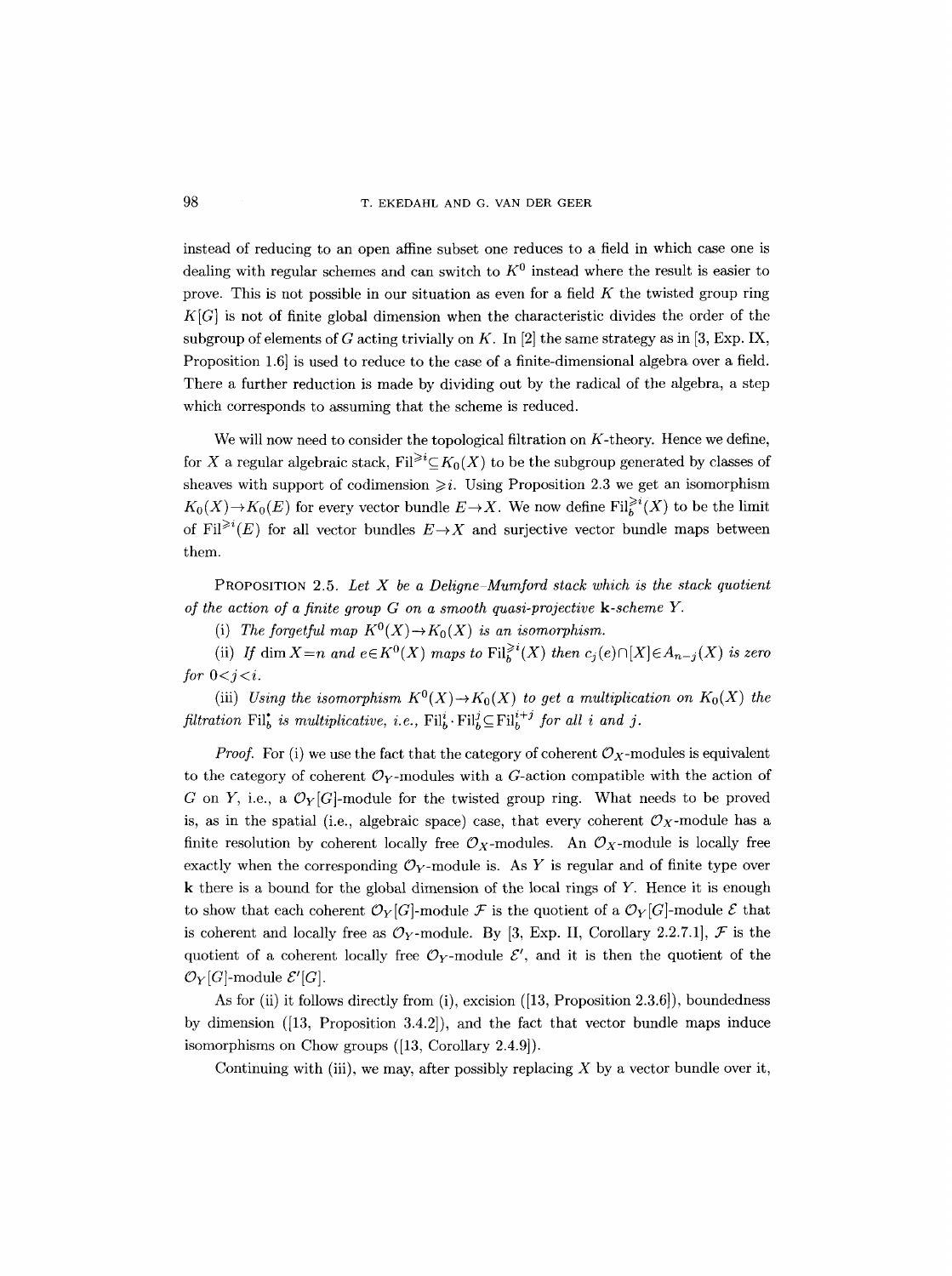reduce to showing that  $\text{Fil}^i\text{-}\text{Fil}^i\subseteq \text{Fil}^{i+j}$ . According to [13, Proposition 3.5.6] we may find a vector bundle  $E \rightarrow X$  and an open subset  $U \subseteq E$  whose complement has codimension greater than  $i+j$  such that U is an algebraic space. For our purposes we will however need U to be quasi-projective. This is easily arranged by letting  $\pi: E \rightarrow X$  be the stack quotient of G acting on  $\mathcal{O}_Y[G]^n$  for n large  $(n \geq i + j$  will do) and letting U be the quotient of the part where G acts freely. We now have an isomorphism  $\pi^*: K_0(X) \to K_0(E)$ , and it will be enough to show that  $\pi^* \text{Fil}^i(X) \cdot \pi^* \text{Fil}^j(X) \subseteq \text{Fil}^{i+j}(E)$ , and for that it is enough that  $\text{Fil}^i(E) \cdot \text{Fil}^i(E) \subseteq \text{Fil}^{i+j}(E)$ . By excision, Proposition 2.2, it is enough to show that  $Fil^i(U)\cdot Fil^j(U)\subseteq Fil^{i+j}(U)$ . But U is a smooth quasi-projective variety, and then this is found in [3, Exp. 0, Appendix, Corollary 1 to Theorem 2.12] when the base field is algebraically closed. The only dependence on the assumption of algebraic closedness is for the moving lemma. However, the moving lemma is true over any field, cf.  $[16, §3]$ , Theorem].  $\Box$ 

*Remark* 2.6. We have used the notation Fil for the filtration directly defined by a support condition as it is already well-established in the spatial case. However, we do not believe it is the "right" definition for a general algebraic stack. Consider for instance the case of the stack quotient  $\left[\ast/G\right]$  of a finite group G acting trivially on  $\ast=\mathrm{Spec}\,\mathbf{k}$ . In that case  $K_0(\llbracket * / G \rrbracket)$  equals the representation ring of G-representations over k and  $\text{Fil}^1(*/G) = \{0\}$ , which seems to be too small. On the other hand, consider the case when  $G=\mathbf{Z}/2$  (and **k** is a field of characteristic different from 2). For any G-representation V on which G acts non-trivially we have that  $Fil_k^{\geq 1}K_0([V/G])$  equals the group I of virtual bundles of rank 0 (which is what one would like). Using the multiplicativity we get that  $\text{Fil}_{h}^{\geqslant n}\supseteq I^{n}$ . On the other hand, using Proposition 2.5 (ii) one can show the opposite inclusion and hence  $\text{Fil}_{b}^{\geq n} = I^n$ . This equals the topological filtration on  $K^0(BG)$  making it seem quite reasonable.

As has been stated in the introduction one of our goals is to give an explicit integer killing  $\lambda_g$  on  $\mathcal{A}_g$ . To make such a statement as useful as possible one would like to be able to conclude from this that its pullback along any map  $S \rightarrow A_q$  vanishes. In the case of schemes such a conclusion is possible because the Chern classes lie in Chow cohomology groups which are contravariant functors. It is of course possible to formulate this contravariant character of Chern classes without introducing Chow cohomology groups, but it would be quite awkward particularly when it comes to expressing relations between them. We shall therefore very briefly introduce, by perfect analogy with the spatial case, Chow cohomology groups. We shall only prove the minimal results necessary to formulate and prove our result on  $\lambda_q$ . Recall ([13]) that an algebraic stack is said to be *filtered by global quotients* if it has a stratification by substacks such that each of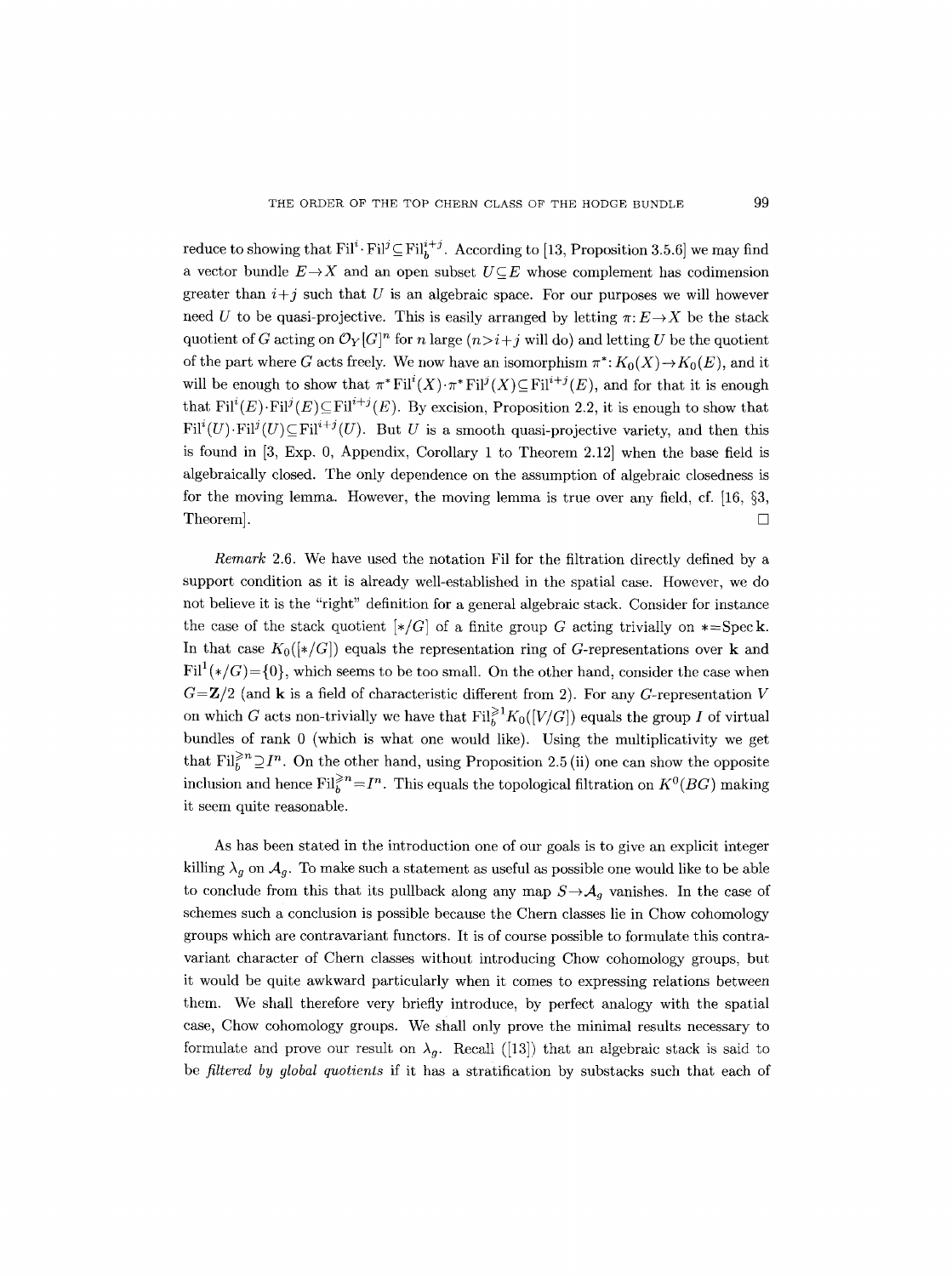100 T. EKEDAHL AND G. VAN DER GEER

them is the quotient of an algebraic space by an affine group scheme. Note that the refined Gysin maps (which will be used in our proof) currently (cf.  $[13, §5.1]$ ) are defined (essentially) only in the case when the involved stacks are filtered by global quotients. We now follow [10] in defining for a map  $X \rightarrow Y$  of algebraic stacks filtered by global quotients the *bivariant Chow groups*  $A^p(X \to Y)$  consisting of collections of operations as in  $[10,$  Definition 17.1] fulfilling the conditions C1–C3 with the difference that in C3 the map  $i: Z'' \rightarrow Z'$  is assumed to be representable, locally separated and whose normal cone stack is a vector bundle stack of constant rank. (These are on the one hand the conditions under which Kresch defines the refined Gysin map, on the other hand we shall want to use the Gysin map for the diagonal of an algebraic stack, which means that it will not be enough to require C3 for l.c.i. embeddings.) As in loc. cit. we define the Chow cohomology groups to be the bivariant groups for the identity maps.

PROPOSITION 2.7. (i) *Let X be an algebraic stack filtered by global quotients and E a vector bundle over X. If for a map g:*  $X' \rightarrow X$  *we set*  $c_p(E)(\alpha) := c_p(g^*E) \cap \alpha$  *then we obtain an element of*  $A^p(X)$ *.* 

(ii) *Let X be a smooth algebraic stack of pure dimension n that is filtered by global*  quotients. The map  $A^p(X) \to A_{n-p}(X)$  given by cupping an operation with the funda*mental class is an isomorphism.* 

*Proof.* We will follow very closely the relevant parts of [10, Chapter 17]. For the first part we need the compatibility of Chern classes with proper pushforwards, pullbacks and Gysin maps. The first two properties are proved in  $[13, §2.5]$ , and the proof of the third follows quite directly: $(1)$  Chern classes are polynomials in Segre classes, so it is enough to prove that Segre classes commute with Gysin maps. From the definition of Segre classes ([13, Definition 2.5.4]) we see that they in turn are expressed in terms of flat pullbacks, (iterated) top Chern class operations, and proper pushdowns. Commutation of Gysin maps with flat pullbacks and proper pushdowns are clear (cf.  $[13, \S 5.1]$ ), so it remains to show that they commute with top Chern classes. Looking at the construction of the Gysin map (cf.  $[13, \S5.1, \S3.1]$ ) one sees that it is expressed in terms of flat pullbacks, proper pushforwards, and intersection with a principal effective Cartier divisor (the normal cone  $C_{F'}G'$  in the deformation space  $M_{F'}^oG'$ , cf. [10, §5.1]). As the other operations are already known to commute with the top Chern class one is reduced to proving commutation with intersection with a principal effective Cartier divisor (the operation introduced in  $[13, §2.2]$ . Looking at the definition of the top Chern class what is needed is the projection formula (cf. [10, Proposition 2.3c]) for intersection with a divisor. This is proved as in the proof of [10, Proposition 2.3].

 $(1)$  We are grateful to Andrew Kresch for providing us with the following proof.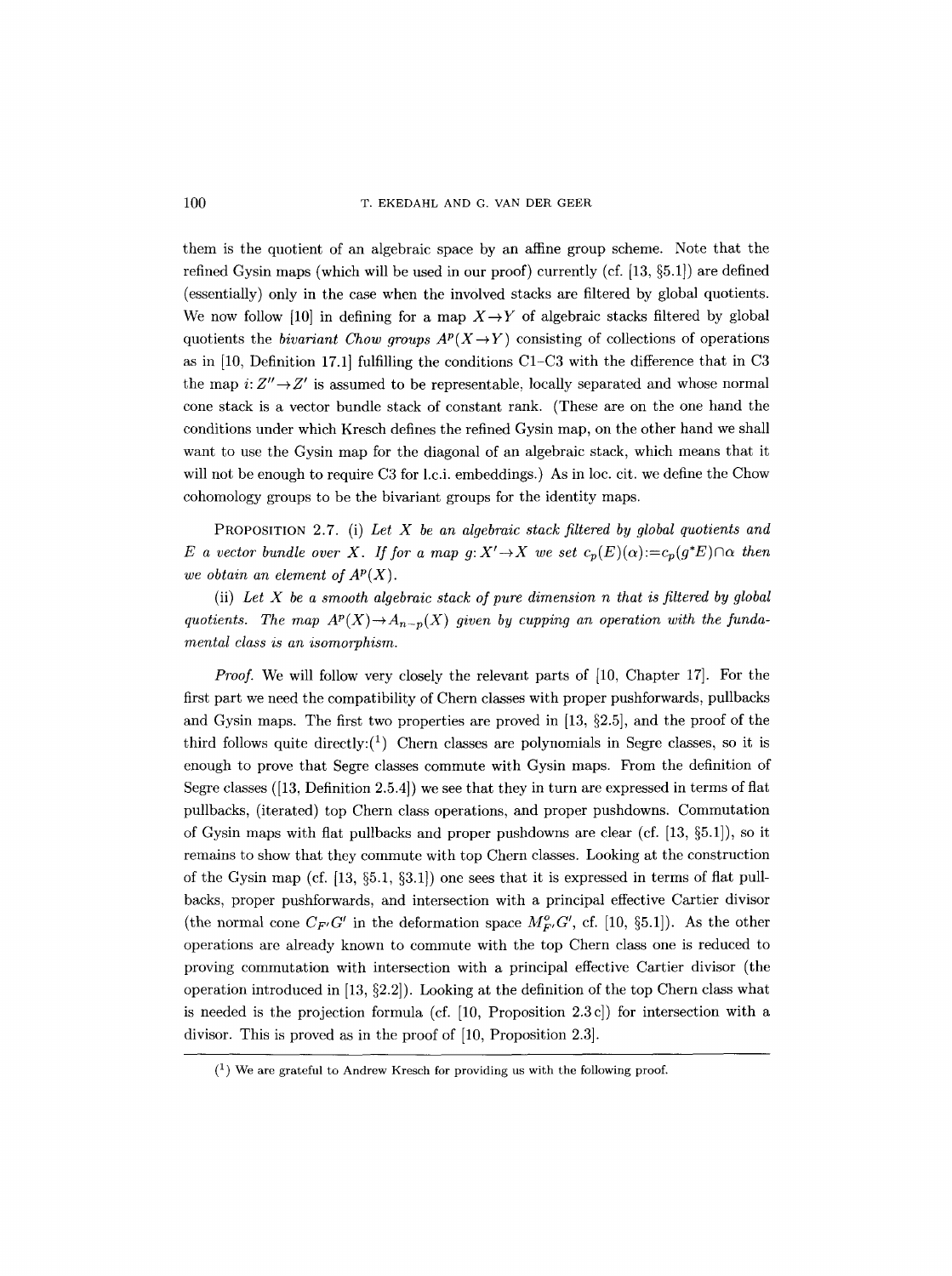As for (ii), the proof is identical with [10, Theorem 17.4.2] (specialized to the case of the base being a point). (Note that in that proof we cannot assume that the diagonal map is an immersion, which is why we have to allow for more general maps in C3.)  $\Box$ 

## 3. A bound on the order of the class  $\lambda_q$

We will make some computations in the Chow group of  $A_q$ . To make the previous section applicable (and for other reasons) all our algebraic stacks will be of finite type over a field. We begin with a lemma which is no doubt well known.

LEMMA 3.1. *If E is a vector bundle of rank g, the total Chern class of the graded vector bundle*  $\Lambda^*E$  *is zero in degrees* 1 *to*  $g-1$ *,* and  $-(g-1)! c_g(E)$  *in degree g.* 

*Proof.* As usual we note that the components of the total Chern class are universal polynomials with integer coefficients in the Chern classes  $c_i := c_i(E)$ . Such a relation is true if and only if it is true for the tautological bundle on all grassmannians of  $g$ dimensional subspaces, and we may hence let  $E$  be such a bundle. Then, as we may think of the coefficients in the universal polynomials as rational numbers, we can note that the Chern classes of degree 1 to  $g-1$  of  $\Lambda^*E$  vanish if and only if the Newton polynomials of the same degrees do, i.e., if and only if  $ch(\Lambda^*E)$  vanishes in the same degrees. Thus the first part follows from the Borel-Serre formula (cf. [4])

$$
ch(\Lambda^* E) = (-1)^g c_g(E) \mathrm{Td}(E)^{-1}.
$$

Furthermore, if the Chern classes of degree 1 to  $g-1$  vanish for a bundle F, then it is clear that  $(-1)^{g-1}gc_g(F)=s_g(F)$ , as can be seen from Newton's formula. (Here  $s_i(F)$ ) are the Newton polynomials in the (roots of the) Chern classes of  $F$ .) Hence in degree  $g$ we have  $\text{ch}(\Lambda^*E) = (-1)^{g-1} g c_g(\Lambda^*E)/g!$ , and using the Borel–Serre formula again gives the desired formula.  $\Box$ 

LEMMA 3.2. Let p be a prime. Suppose that  $\pi: A \rightarrow S$  is a family of abelian varieties *of relative dimension g, where S is an algebraic stack that is the quotient of a smooth quasi-projective k-scheme by a finite group. Assume that L is a line bundle on A of order p, on all fibres of*  $\pi$ *. Let E be the Hodge bundle of*  $\pi$ , *i.e., the pullback of*  $\Omega^1_{A/S}$ *along the O-section, and let e be the class in*  $K^0(S)$  of the graded bundle  $\Lambda^*E$ . If  $p>2g$ *then pe* $\in$ Fil<sup>2g+1</sup>, and in particular  $p(g-1)$ ! $\lambda_g=0$ . If S is actually a smooth quasi*projective variety, we have that the stronger conclusion*  $pe \in \text{Fil}^{\geq g+1}$  *is true provided only that*  $p>\min\{2g,\dim S+g\}.$ 

*Proof.* That  $pe \in \text{Fil}_{h}^{\geq g+1}$  implies that  $p(g-1)! \lambda_{g}=0$  follows from Lemma 3.1, Propositions 2.5 (ii) and 2.7.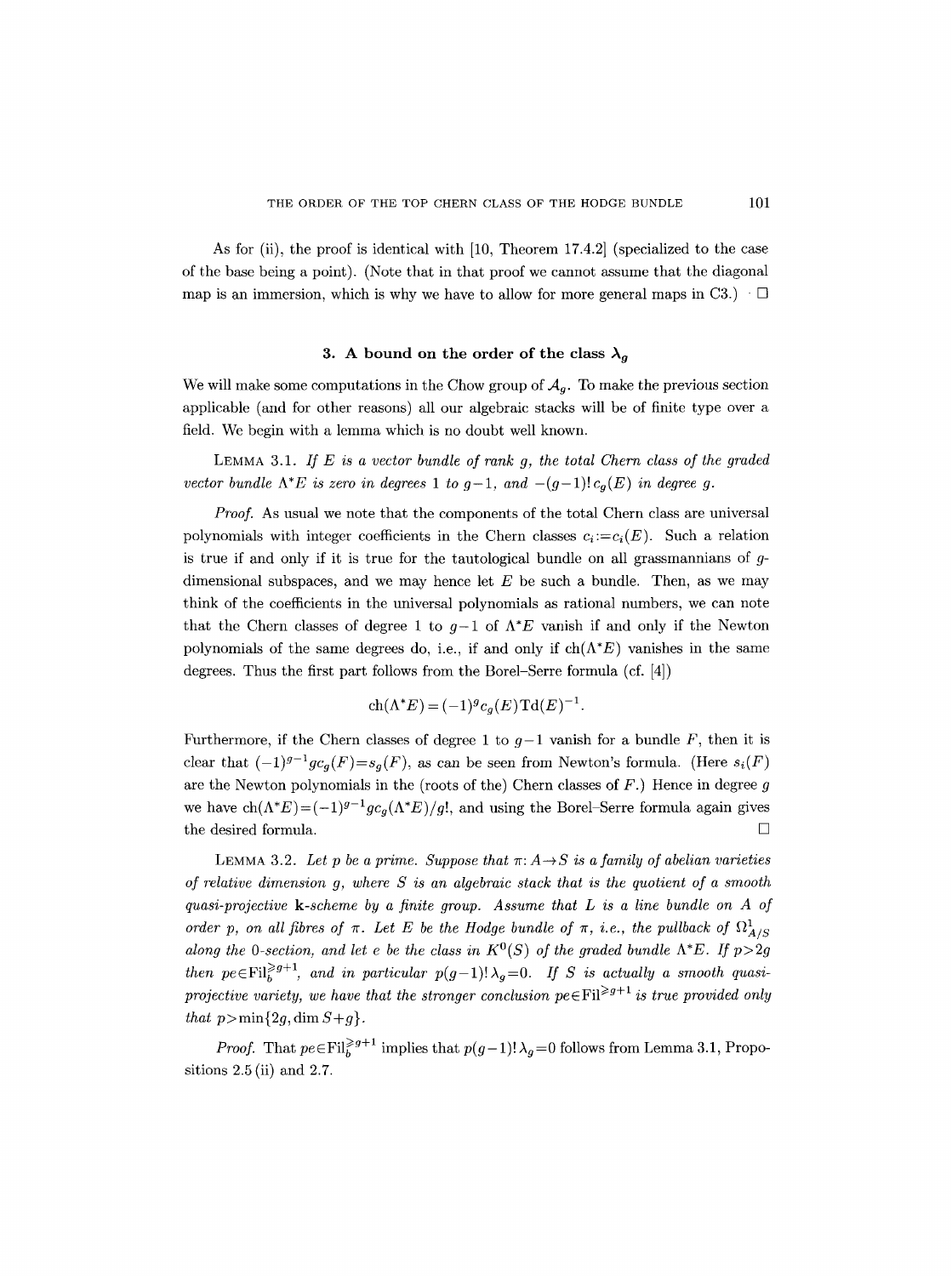As in the proof of Proposition 2.5 we can find a vector bundle  $E\rightarrow S$  with an open set  $U$  that is a smooth quasi-projective variety whose complement has codimension greater than g. By Proposition 2.3 and the definition of Fil<sub>b</sub> we may pull back  $\pi$  to U and hence assume that  $S$  is smooth and quasi-projective.

By twisting  $L$  by a line bundle on  $S$  so that it is trivial along the 0-section we may assume that it is of order p on A. Denoting the class of L in  $K_0$  by [L] we then either have that  $p([L]-1)$  has support of codimension greater than 2g if  $p>2g$ , or is zero if  $p > \dim S + q$ . Indeed, from the relation

$$
0 = [L]^p - 1 = p([L]-1)(1 + \frac{1}{2}(p-1)([L]-1) + ...) + ([L]-1)^p
$$

and the fact that  $[L]-1$  is nilpotent (which in turn follows for instance from the multiplicativity of the topological filtration) we get that  $p([L]-1)$  is  $([L]-1)^p$  times a unit, and  $([L] - 1)^p$  is an element supported in codimension  $\geq p$  by the multiplicativity of the topological filtration. Now in the first case the image under  $\pi$  of the support has codimension greater than q on S, and so we may safely remove it and assume that  $p[L]=p$ in  $K_0(A)$ .

Consider now the Poincaré bundle P on  $A\times_S A$ , where A denotes the dual abelian variety. By base change  $R\pi_*\mathcal{O}_A$  is the (derived) pullback along the 0-section of  $\AA$  of the sheaf  $R\pi_*\mathcal{P}$ . We have that  $p[\mathcal{P}]=p[L\otimes \mathcal{P}]$ , and so  $p[R\pi_*\mathcal{P}]=p[R\pi_*(L\otimes \mathcal{P})]$ . Now, a fibrewise calculation shows that  $R\pi_*(L \otimes \mathcal{P})$  has support along the inverse of the section of  $\check{A}$  corresponding to L. As that section is everywhere disjoint from the 0-section the pullback of  $R\pi_*(L\otimes \mathcal{P})$  along the 0-section is 0, and thus  $p[R\pi_*\mathcal{O}_A]=0$ . Now, the wellknown calculation of  $R^i \pi_* \mathcal{O}_A$  shows that it is isomorphic to  $\Lambda^i E$ , so the lemma follows.  $\Box$ 

DEFINITION-LEMMA 3.3. *For an integer g we let ng be the largest common divisor of all*  $p^{2g}-1$ *, where p runs through all primes larger than a sufficiently large fixed number N (which may be taken to be* 2g+1). *For an odd prime l, the exponent k of the exact power l<sup>k</sup> of l that divides*  $n_g$  *is the largest k such that*  $l^{k-1}(l-1)$  *divides* 2g and 0 *if l*-1 does not divide 2g. The exponent k of the exact power  $2^k$  that divides  $n_g$  is the *largest k such that*  $2^{k-2}$  *divides* 2g.

*Proof.* Note that  $l^k$  divides  $n_q$  if and only if the exponent of  $(\mathbf{Z}/l^k)^*$  divides 2g. The statement now follows directly from the structure of  $(\mathbf{Z}/l^k)^*$  and Dirichlet's prime number theorem.  $\Box$ 

*Example 3.4.* We have  $n_1 = 24$ ,  $n_2 = 240$ ,  $n_3 = 504$  and  $n_4 = 480$ .

THEOREM 3.5. Suppose that  $\pi: A \rightarrow A_g$  is the universal family of principally polar*ized abelian varieties of relative dimension g. Then*  $(g-1)! n_g \lambda_g = 0$  on  $\mathcal{A}_g$ .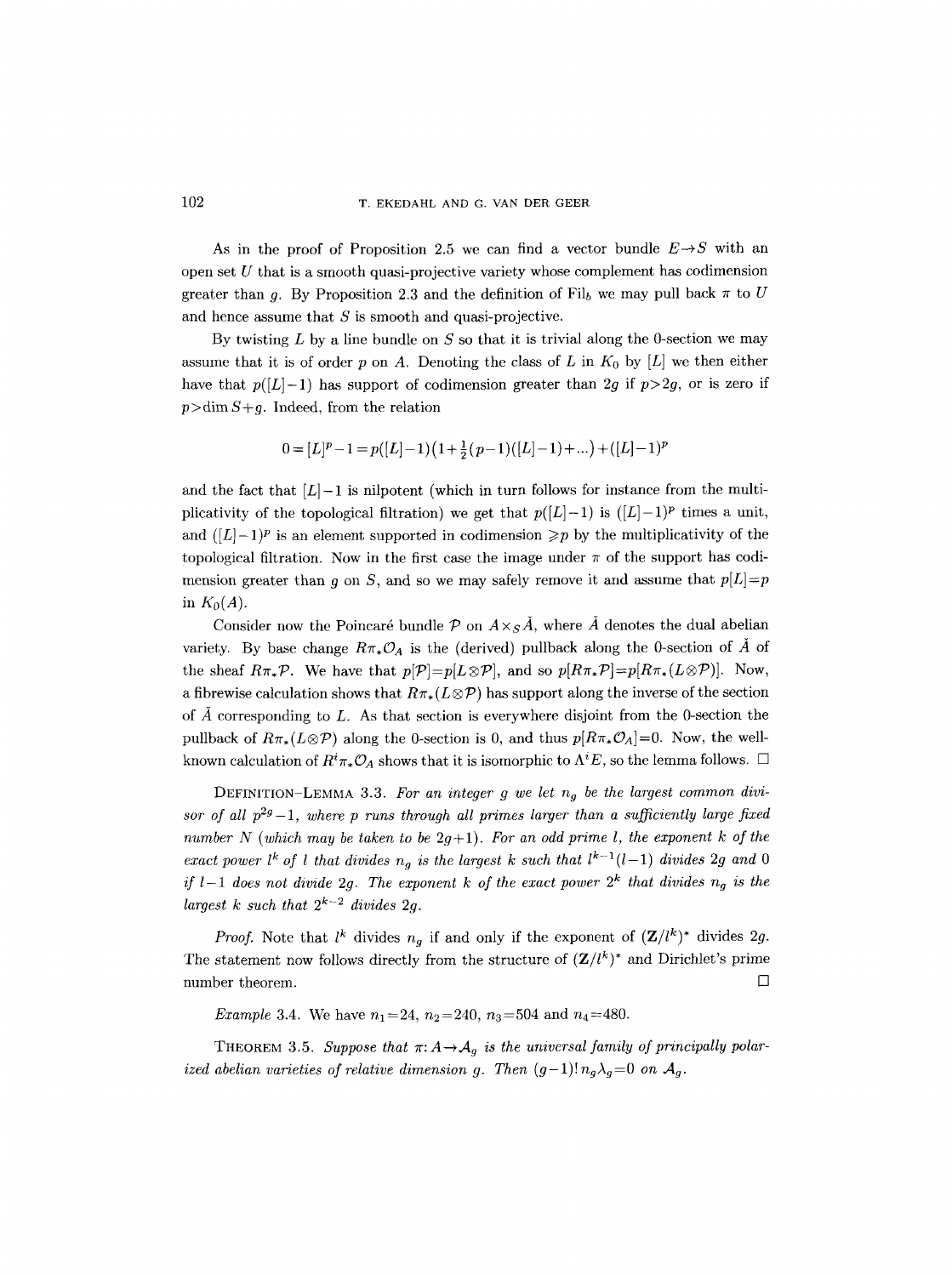*Proof.* For any sufficiently large prime p we can apply Lemma 3.2 on the cover obtained by adding a line bundle everywhere of order p. Projecting down to  $A<sub>q</sub>$  again and using that that cover has degree  $p^{2g}-1$  (being equal to the number of line bundles of order p) gives  $(g-1)!p(p^{2g}-1)\lambda_g=0$ . We then finish by using Definition 3.3 (and noting that the factor  $p$  causes no trouble, as by using several primes we see that no prime greater than 2q can divide the smallest annihilating integer).  $\Box$ 

*Remark* 3.6. For various mostly technical reasons we have been working over a field, where of course the prime fields are the optimal choices. If one would like to prove the statement over the integers then assuming that the technical details can be overcome we will still have to deal with the fact that one needs to invert a finite number of primes to use the trick of producing a line bundle of prime order by going to a covering. Though there is a large freedom in choosing the primes to which we could apply this trick, still we do not know how to handle this problem.

## 4. The order of the Chern classes of the de Rham bundle

We will now consider the Chern classes of the bundle of first relative de Rham cohomology of the universal abelian variety over  $A_q$ . Over the complex numbers these Chern classes are the Chern classes of a flat bundle. By the Chern-Weil expression of Chern classes in terms of curvature for a smooth manifold, the Chern classes are torsion classes in integral cohomology. Grothendieck has given an arithmetic proof of this fact. His proof gives an explicit bound for the orders of the Chern classes which we will exploit. This bound depends on the field of definition of the representation of the fundamental group that is associated to the flat bundle. Luckily, in our case this representation is the natural representation of  $Sp_{2q}(\mathbf{Z})$ , and hence the field of definition is  $\mathbf{Q}$ , which makes the bounds the best possible.

We will then give lower bounds for the order of these Chern classes. From the complex point of view, where the cohomology of  $\mathcal{A}_q$  can be thought of as  $H^*(\mathrm{Sp}_{2q}(\mathbf{Z}), \mathbf{Z}),$ the idea is to find finite (cyclic) subgroups of  $Sp_{2q}(Z)$  and compute the order of the restriction of the Chern classes to the cohomology of such a subgroup. Now, any finite subgroup G of  $Sp_{2q}(\mathbf{Z})$  is actually the group of automorphisms of a principally polarized variety  $A$  (as such a subgroup has a fixed point on the Siegel upper half-space). Such an A gives not only a point of  $\mathcal{A}_q$  but also a map from the stack quotient  $[*/G]$  to  $\mathcal{A}_q$ . In particular it gives a map from the cohomology of  $A<sub>q</sub>$  to that of G. This is an algebraic construction of the map given by the map from G to  $Sp_{2q}(\mathbf{Z})$ . Even though it would be possible to give a purely arithmetic construction of the detecting subgroups that we will consider, it will be (at least) as easy to construct the principal abelian variety with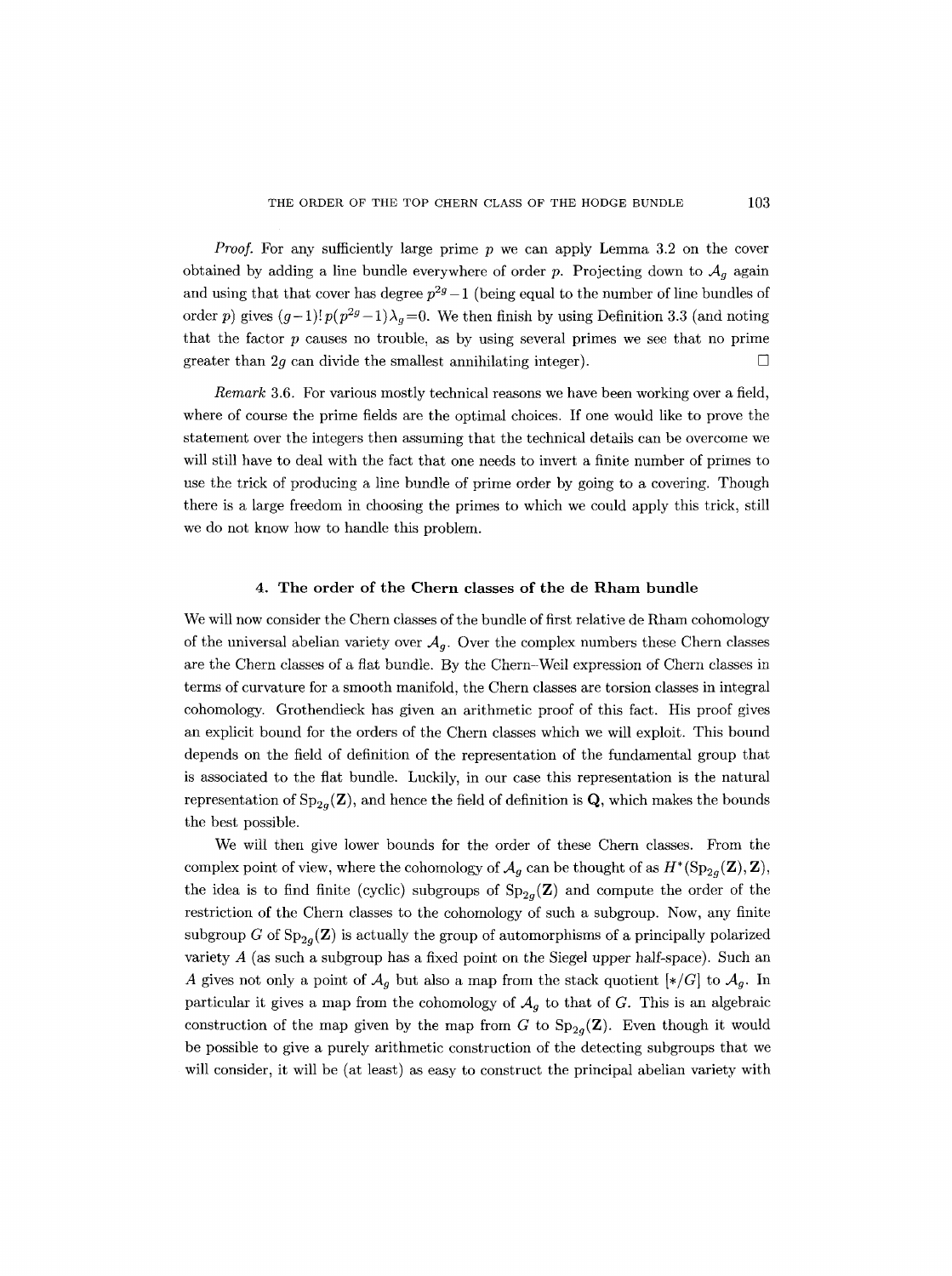a group action, and we shall do exactly that. We shall then also continue to use the stack language. An extra benefit of this way of presenting the argument is that we directly get the lower bound also in positive characteristic. In that case, if one knew that the specialization map in the cohomology of  $A<sub>g</sub>$  induced an isomorphism, then the result would follow from the complex version. Though such a specialization result seems rather straightforward using the proper and smooth base change theorems, the toroidal compactifications of Chai and Faltings and an induction on g, we know of no reference. Our argument will avoid reference to such a specialization result.

Even though we shall apply our results to obtain information on the order of  $\lambda_q$ , the results we obtain should be of independent interest.

We start with some preliminary comments on the cohomology of stacks, and in particular how to extend results from the cohomology of schemes to that of algebraic stacks. If  $A \rightarrow S$  is an algebraic stack over a scheme S we may find a chart  $U \rightarrow A$ , i.e., a smooth surjective map from a scheme  $U$ . We may then consider the simplicial  $S$ scheme  $U \times_{A_{\bullet}}$  which in degree n is  $U \times_A U \times_A ... \times_A U$  (n+1 times) with the obvious face and degeneracy maps. We then have an augmentation map  $U\times_{A_\bullet}$   $\rightarrow$  A which by smooth descent induces an isomorphism in cohomology. For any simplicial scheme  $X_{\bullet}$  there is (cf. [1, Exp. V<sup>bis</sup>]) a spectral sequence which at the  $E_1$ -term is the cohomology of  $X_n$ (with coefficients in the sheaf whose cohomology should be computed) converging to the cohomology of  $X_{\bullet}$ . We may therefore reduce a number of questions on the cohomology of stacks to that of schemes:

(1) If  $S = \text{Spec } \mathbb{C}$  we may use the comparison theorem between étale and classical cohomology with finite (or l-adic) coefficients to get a comparison theorem for the 6tale and classical eohomology of algebraic stacks.

(2) If S is a discrete valuation ring then for any smooth map  $X \rightarrow S$  the smooth base change theorem gives us a specialization map (cf.  $[6, \text{Exp. XIII}]$  or  $[5, \text{Chapter V}, (1.6.1)]$ where it is called the "cospecialization map")  $H^*(X_{\bar{n}}, \mathbf{Z}/n) \to H^*(X_{\bar{s}}, \mathbf{Z}/n)$ , where *n* is invertible on S,  $\bar{s}$  is a geometric point over the special fibre of S, and  $\bar{\eta}$  is a geometric point over the generic. This extends immediately to smooth simplieial S-schemes and hence to smooth S-stacks.

(3) If  $S = \text{Spec } C$  we get that the deRham-Chern classes of a flat vector bundle over a smooth stack are trivial. In fact, the Chern Weil construction has been done for simplicial manifolds (cf. [7]).

When we will be talking about *l*-adic cohomology for an algebraic stack  $\pi: \mathcal{A} \rightarrow \text{Spec } \mathbf{k}$ over a field we shall always mean the higher direct images of  $\pi$ , or equivalently the cohomology of the pullback of  $A$  to a separable closure of  $k$ .

Note now that the *de Rham bundle*,  $H_{\text{dR}}^1 := R^1 \pi_* \Omega_{\mathcal{X}_a/A_a}^{\bullet}$ , where  $\pi: \mathcal{X}_g \to \mathcal{A}_g$  is the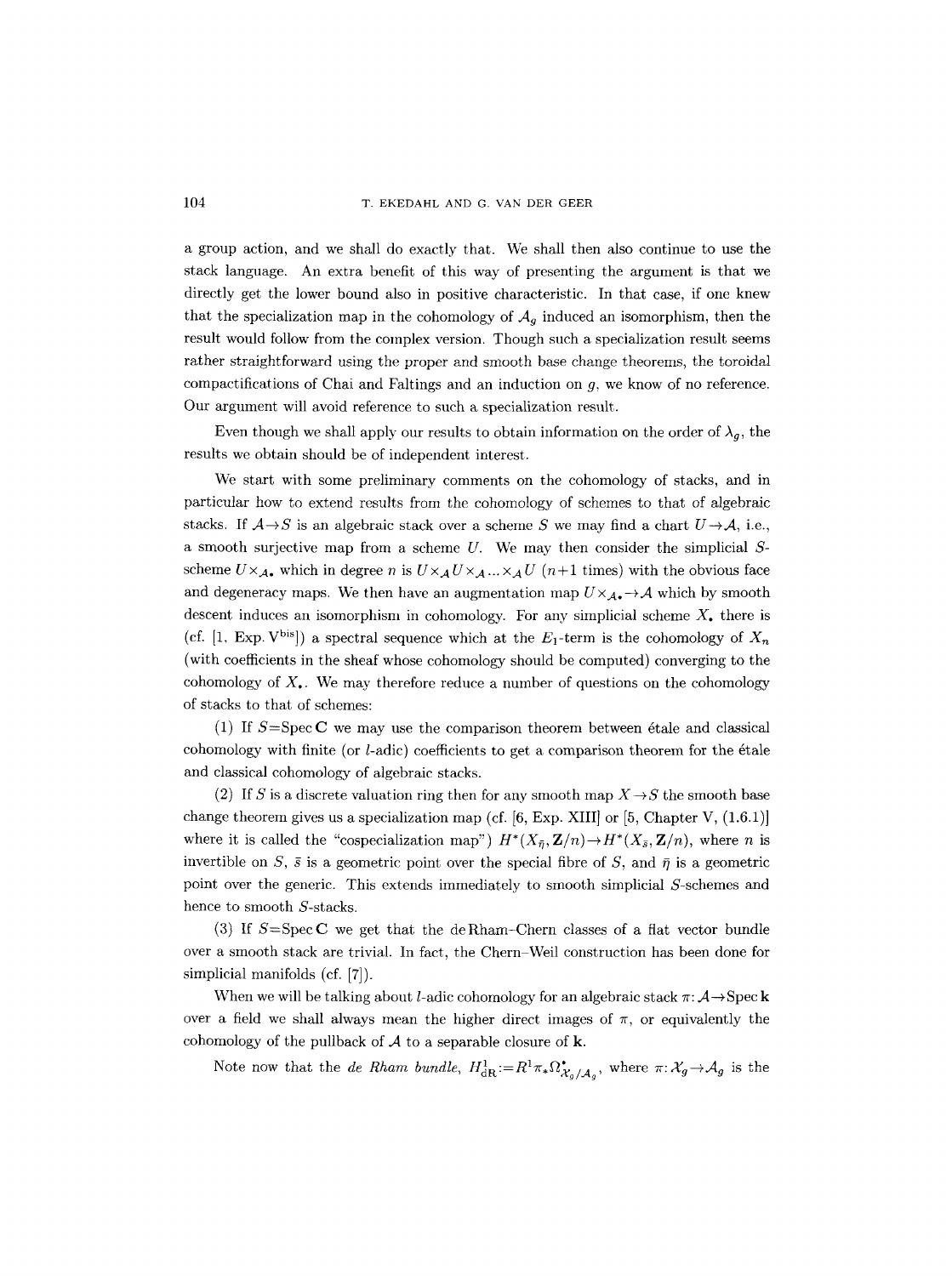universal family, is indeed provided with an integrable connection. Hence its Chern classes in integral cohomology are torsion classes. By the comparison and specialization theorems they are thus also torsion classes in *l*-adic cohomology, $(2)$  which we will denote  $r_i \in H^{2i}(\mathcal{A}_g, \mathbf{Z}_l(i))$ . In this section we shall determine their exact order up to a factor of 2.

We begin by using a result of Grothendieck to get an upper bound for the order of  $r_i$ .

- PROPOSITION *4.1. We have*
- (i)  $r_i=0$  *for odd i*;
- $(ii)$   $n_i r_{2i} = 0$ .

*Proof.* The first part follows immediately because  $H_{\text{dR}}^1$  is a symplectic vector bundle.

As for the second part we may assume that the characteristic is 0, since the case of positive characteristic follows from the case of characteristic 0 by specialization as the Chern classes are compatible with specialization maps. In that case we may further reduce to the case of the base field being the complex numbers. We may also prove the annihilation of  $n_i r_{2i}$  in *l*-adic cohomology for a specific (but arbitrary) prime *l*.

Now, the existence of the Gauss–Manin connection on  $H_{\rm dR}^1$  means that  $H_{\rm dR}^1$  has a discrete structure group. More precisely, the (classical) fundamental group of the algebraic stack  $\mathcal{A}_g$  is  $Sp_{2g}(\mathbf{Z})$ , and  $H^1_{dR}$  is the vector bundle associated to the representation of it given by the natural inclusion of  $Sp_{2q}(Z)$  in  $Sp_{2q}(C)$ . This complex representation is obviously defined over the rational numbers, so we may apply [12, 4.8] with field of definition Q. We thus conclude that  $r_{2i} \in H^{2i}(\mathcal{A}_a, \mathbf{Z}_l(i))$  (for the analytic stack, and hence by the comparison theorem, for the algebraic stack) is killed by  $l^{\alpha(i)}$ , where  $\alpha(i)$ is defined as

$$
\inf_{\lambda \in H} v_l(\lambda^i - 1)
$$

and  $H\subseteq \mathbf{Z}_{l}^{*}$  is the image of the Galois group of the field of definition of the cyclotomic character. However, as the base field is  $Q$  this image is all of  $\mathbb{Z}_{l}^{*}$ , and the result follows from the definition of  $n_i$ .

We now aim to show that this upper bound is the precise order of the  $r_i$ , using, as was explained, actions of finite cyclic groups on principally polarized abelian varieties.

**PROPOSITION** 4.2. Assume that  $i \leq g$ . The order of  $r_{2i}$  is divisible by  $\frac{1}{2}n_i$  over **C**. *In general, for each prime l different from the characteristic of the base field, r<sub>2i</sub> in l-adic cohomology has order divisible by the l-part of*  $\frac{1}{2}n_i$ .

 $(2)$  The number *l* being as usual a prime different from the characteristic.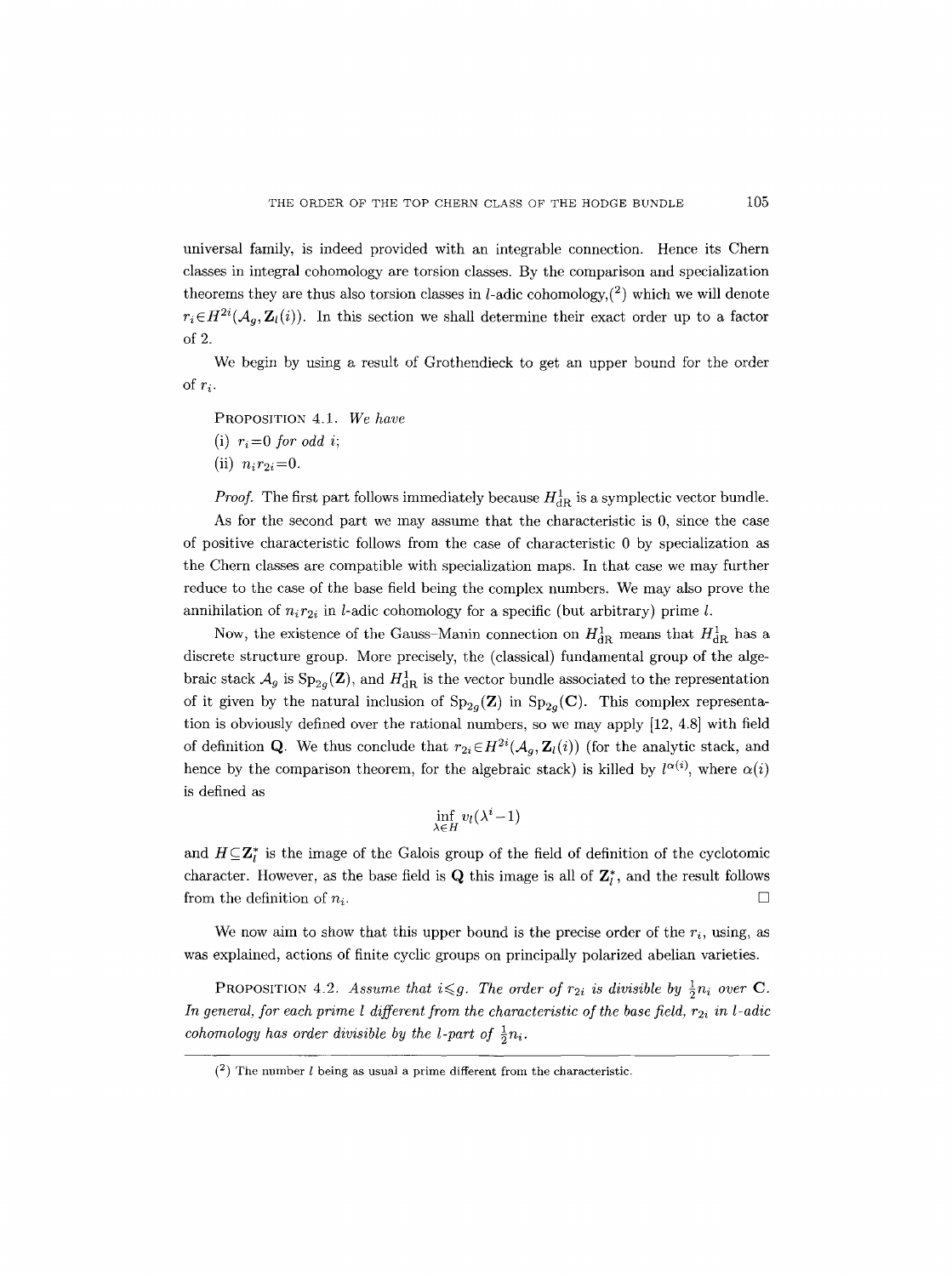106 T. EKEDAHL AND G. VAN DER GEER

*Proof.* The *l*-adic part implies the integral cohomology part, so we may pick a prime l different from the characteristic of the base field and look at  $r_{2i}$  in l-adic cohomology. What we want to show is that if  $l$  is odd,  $l-1|2i$  and  $k$  is the largest integer such that  $l^{k-1}(l-1)|2i$ , then  $r_{2i}$  has order at least  $l^k$ , and similarly for  $l=2$ . We will do this by defining a map  $BZ/l^k \rightarrow A_g$  such that the inverse image of the  $r_{2i}$  to  $H^{4i}(\mathbf{Z}/l^k, \mathbf{Z}_l)$  has order  $l^k$ . Now,  $H^{4i}(\mathbf{Z}/l^k, \mathbf{Z}_l)$  is isomorphic to  $\mathbf{Z}/l^k$ , and hence an element in it has order *l<sup>k</sup>* if and only if its reduction modulo *l* is non-zero. As  $H^{4i}(\mathbf{Z}/l^k, \mathbf{Z}_l)/l$  injects into  $H^{4i}(\mathbf{Z}/l^k, \mathbf{Z}/l)$  it is enough to show that the pullback of  $r_{2i}$  is non-zero in  $H^{4i}(\mathbf{Z}/l^k, \mathbf{Z}/l)$ . Note that a map  $BZ/l^k \rightarrow A_g$  consists of a principally polarized g-dimensional abelian variety A over the base field together with an action on it (preserving the polarization) by  $\mathbf{Z}/l^k$ . The pullback of  $r_{2i}$  is then obtained as follows: The group  $\mathbf{Z}/l^k$  acts on  $H_{\text{dR}}^1(A)$ . A representation of  $\mathbf{Z}/l^k$  has Chern classes(<sup>3</sup>) in  $H^*(\mathbf{Z}/l^k, \mathbf{Z}_l)$ , and the pullback of  $r_{2i}$  is the 2*i*th Chern class of  $H_{\text{dR}}^1(A)$ .

Assume now to begin with that l is odd. Consider any Galois cover  $C\rightarrow P^1$  with Galois group  $\mathbf{Z}/l^k$  which is ramified at 0, 1 and  $\infty$  with ramification group of order  $l^k$ ,  $l^k$  and l, respectively (the existence of such a cover follows directly from Kummer theory). By the Hurwitz formula the genus of such a covering fulfills the relation  $2g-2=$  $-2l^{k}+2(l^{k}-1)+l^{k-1}(l-1),$  i.e.,  $2q=l^{k-1}(l-1).$ 

We claim that the action of  $\mathbf{Z}/l^k$  on  $H^1_{\text{dR}}(C)$  is isomorphic to the sum of all primitive(<sup>4</sup>) characters of  $\mathbf{Z}/l^k$ . Admitting that for the moment, we can go on with computing its total Chern class. Choose a primitive  $l^k$ th root of unity  $\zeta$  and use it in particular to identify  $\mathbf{Z}/l$  with  $\mu_l$ . Let  $x \in H^2(\mathbf{Z}/l^k, \mathbf{Z}/l)$  be the generator given as the first Chern class of the character that takes 1 to  $\zeta$ . Then the first Chern class of the character of  $Z/l^k$  that takes 1 to  $\zeta^i$  equals *ix*, and hence the total Chern class of that character is  $1+ix$ . By the multiplicativity of the total Chern class we get that the total Chern class of  $H_{\text{dR}}^1(C)$  equals  $\prod_{(i,l)=1}(1+ix)$ , which in turn is equal to  $(1+x^{l-1})^{l^{k-1}}=1+x^{l^{k-1}(l-1)}$ , and hence the  $l^{k-1}(l-1)$ st Chern class is non-zero. If 2i instead is a proper multiple,  $2i=ml^{k-1}(l-1)$ , we look at the m<sup>th</sup> power of the jacobian of C (with the diagonal action of  $\mathbf{Z}/l^k$ ). This gives the non-triviality when  $g=i$ , and when  $g>i$  we simply add a principally polarized factor on which  $Z/l^k$  acts trivially.

It remains to show that the action of  $\mathbf{Z}/l^k$  on  $H^1_{\text{dR}}(C)$  is as claimed. We start with a remark on Chern classes of representations of a finite group. They only depend on the corresponding elements in the representation ring, and those elements in turn are determined by their character (i.e., the traces of the actions of the group elements). We

 $(3)$  In the classical case only for a complex representation, but Grothendieck (cf. [12]) extended it to a representation over any field. In any case our representations will be ordinary and can thus be lifted to characteristic 0.

<sup>(&</sup>lt;sup>4</sup>) That is, of order exactly  $l^k$ .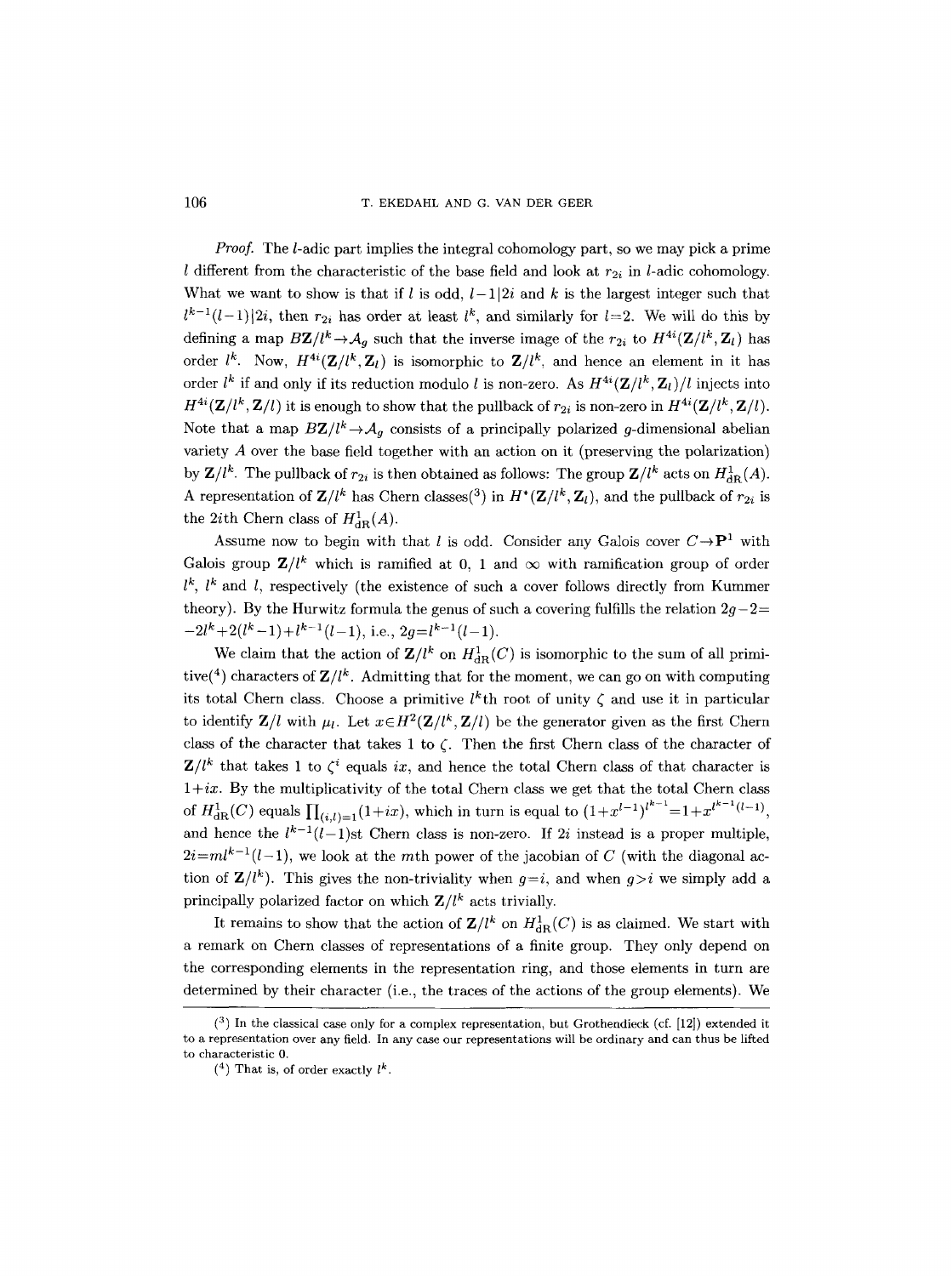shall therefore speak of the Chern classes of a character.

The Lefschetz fixed-point formula gives a formula for the character in terms of the number of fixed points(<sup>5</sup>) of the elements of  $\mathbb{Z}/l^k$ . A proof using this formula is certainly possible, but the following argument requires less computations. As the Lefschetz fixedpoint formula is also valid for l-adic cohomology, the character looked for is the same as that for the action on  $H^1(C, \mathbf{Q}_l)$ , or more precisely, the character of the representation on  $H^1_{\text{dR}}(C)$  is the reduction modulo p of the character on  $H^1(C, \mathbf{Q}_l)$ . As the action of  $\mathbf{Z}/l^k$  on C is faithful, its action on  $H^1(C, \mathbf{Q}_l)$  is faithful as well, so that at least one primitive character has to appear in  $H^1(C, \mathbf{Q}_l)$ . On the other hand, the *l*<sup>k</sup>th cyclotomic polynomial is irreducible over  $\mathbf{Q}_l$ , so if one primitive character appears they must all appear. Now, the number of such characters is  $l^{k-1}(l-1)$ , which equals the dimension of  $H^1(C, \mathbf{Q}_l)$ , so that  $H^1(C, \mathbf{Q}_l)$  consists of each primitive character exactly once.

When  $l=2$  we may assume that  $k>2$ , as the lower bound to be proved for  $k \leq 2$  is implied by the one for  $k=3$ . We then make essentially the same construction, a Galois cover with group  $\mathbf{Z}/2^k$  of  $\mathbf{P}^1$  ramified at three points with ramification groups of order  $2^k$ ,  $2^k$  and 2, respectively, of genus  $g=2^{k-3}$ . The rest of the argument is identical to the odd case.  $\Box$ 

*Remark* 4.3. (i) It follows from  $(1.1)$  that the  $r_i$  are torsion classes already in the Chow groups. Our result gives a lower bound for this order, but we do not know if this bound is sharp.

(ii) From the complex point of view our geometric construction can be seen simply as constructing an element of order  $l^k$  in  $\text{Sp}_{l^{k-1}(l-1)}(\mathbf{Z})$ . This can be done directly; in the odd case one may consider the ring of  $l^k$ th roots of unity  $R = \mathbf{Z}[\zeta]$  with the obvious action of  $\mathbf{Z}/l^k$  and the symplectic form  $\langle \alpha, \overline{\beta} \rangle := \text{Tr}(\alpha \beta(\zeta - \zeta^{-1})^{-l^k + l^{k-1}+1})$ . This is obviously a symplectic invariant form, and that it is indeed an integer-valued perfect pairing follows from the fact that the different of R is the ideal generated by  $(\zeta-\zeta^{-1})^{l^k-l^{k-1}-1}$ .

(iii) When  $g=\frac{1}{2}l^k(l-1)$  we actually get a lower bound for the top Chern class of the de Rham cohomology of the universal curve over  $\mathcal{M}_q$ . However, there is no direct analogue of the trick of adding a factor with trivial action, so this does not give a lower bound for all  $g \geq \frac{1}{2}l^k(l-1)$ .

THEOREM 4.4. We have that  $r_{2i+1}=0$  for all i and that the order of  $r_{2i}$  in integral *(resp. 1-adic) cohomology equals (resp. equals the 1-part of)*  $\frac{1}{2}n_i$  *or n<sub>i</sub>* for  $i \leq g$ .

*Proof.* This follows immediately from Propositions 4.2 and 4.1.  $\Box$ 

 $(5)$  Note that as the orders of these elements are prime to the characteristic, each fixed point is counted with multiplicity 1.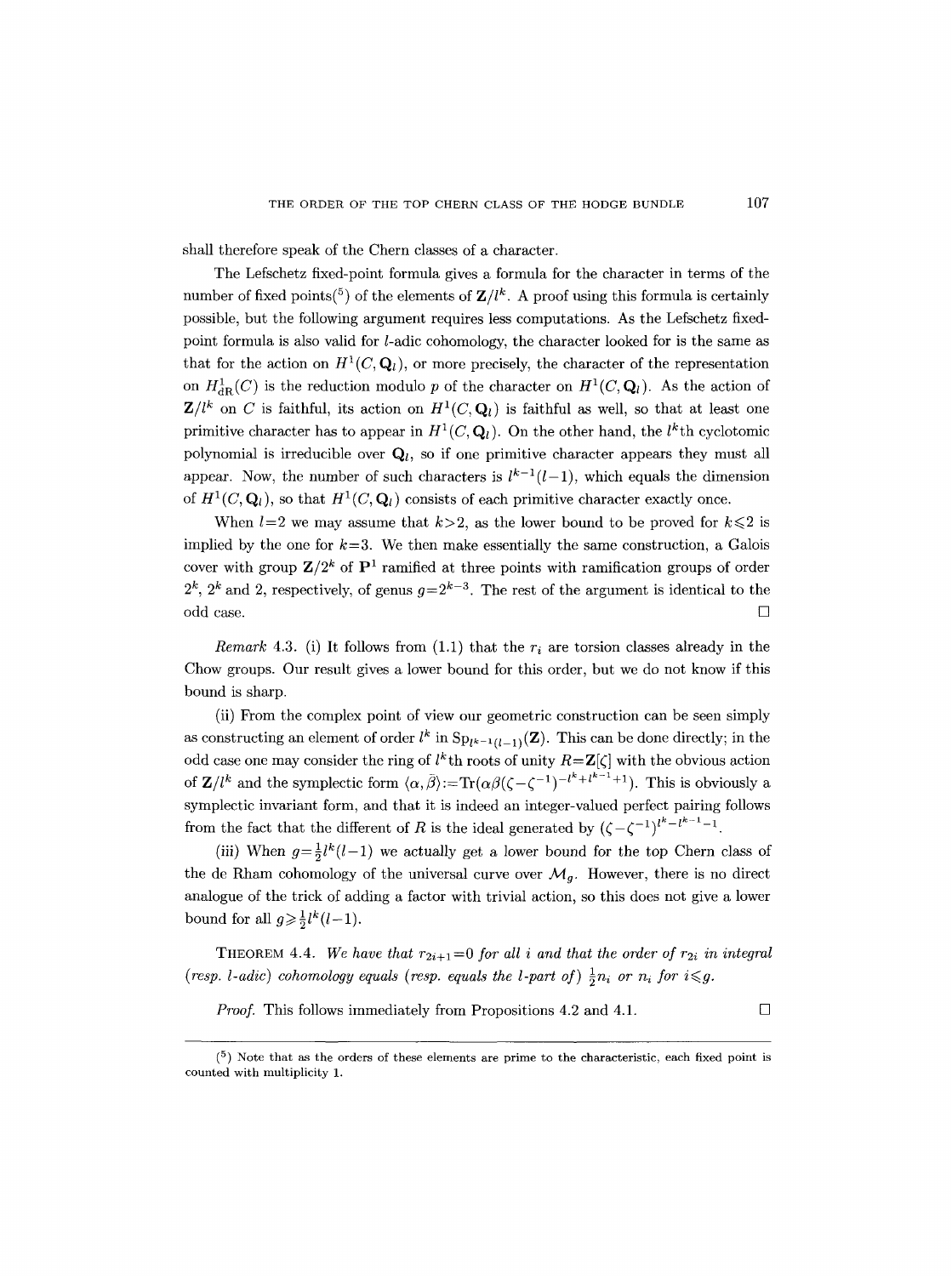COROLLARY 4.5. *The order of*  $\lambda_q$  *is divisible by*  $\frac{1}{2}n_q$ .

*Proof.* The top Chern class of  $H_{\text{dR}}^1$  is  $\lambda_q^2$ .

*Remark* 4.6. Our upper and lower bounds for  $r_{2i}$  are off by a (multiplicative) factor of 2. Furthermore, when  $q=1$  the lower bound is the correct order. It is tempting to believe that it is the lower bound that is the correct one for all g, and furthermore that that should be related to the fact that we have a symplectic rather than a general linear representation.

#### **References**

- [1] ARTIN, M., GROTHENDIECK, A. & VERDIER, J.-L., *Thdorie des topos et cohomologie étale des schémas, tome 2. Séminaire de Géométrie Algébrique du Bois-Marie 1963-*1964 (SGA 4). Lecture Notes in Math., 270. Springer-Verlag, Berlin-NewYork, 1972.
- [2] BASS, H., *Algebraic K-theory.* Benjamin, Amsterdam-New York, 1968.
- [3] BERTHELOT, P., GROTHENDIECE, A. & ILLUSIE, L., *Thdorie des intersections et thdorème de Riemann-Roch.* Séminaire de Géométrie Algébrique du Bois-Marie 1966–1967 (SGA 6). Lecture Notes in Math., 225. Springer-Verlag, Berlin-New York, 1971.
- [4] BOREL, A. & SERRE, J.-P., Le théorème de Riemann-Roch (d'après Grothendieck). *Bull. Soc. Math. France,* 86 (1958), 97-136.
- [5] DELIGNE, P., Cohomologie étale: les points de départ, in *Cohomologie étale*, pp. 4-75. Séminaire de Géométrie Algébrique du Bois-Marie SGA  $4\frac{1}{2}$ . Lecture Notes in Math., 569. Springer-Verlag, Berlin-New York, 1977.
- [6] DELIGNE, P. &: KATZ, N., *Groupes de monodromie en gdomdtrie algdbrique.* Sdminaire de Géométrie Algébrique du Bois-Marie 1967-1969 (SGA 7 II). Lecture Notes in Math., 340. Springer-Verlag, Berlin-New York, 1973.
- [7] DUPONT, J. L., Simplicial de Rham cohomology and characteristic classes of fiat bundles. *Topology*, 15 (1976), 233-245.
- [8] EKEDAHL, T. & VAN DER GEER, G., Cycles representing the top Chern class of the Hodge bundle on the moduli of abelian varieties. arXiv:math.AG/0402274.
- [9] FALTINGS, G. & CHAI, C.-L., *Degeneration of Abelian Varieties.* Ergeb. Math. Grenzgeb., 22. Springer-Verlag, Berlin, 1990.
- [10] FULTON, W., *Intersection Theory.* Ergeb. Math. Grenzgeb., 2. Springer-Verlag, Berlin, 1984.
- [11] VAN DER GEER, G., Cycles on the moduli space of abelian varieties, in *Moduli of Curves*  and Abelian Varieties, pp. 65-89. Aspects of Math., E33. Vieweg, Braunschweig, 1999.
- [12] GROTHENDIECK, A., Classes de Chern et représentations linéaires des groupes discrets, in *Dix exposds Bur la cohomologie des schdmas,* pp. 215-305. North-Holland, Amsterdam, 1968.
- [13] KRESCH, A., Cycle groups for Artin stacks. *Invent. Math.*, 138 (1999), 495-536.
- [14] LAUMON, G. & MORET-BAILLY, L., *Champs algébriques.* Ergeb. Math. Grenzgeb., 39. Springer-Verlag, Berlin, 2000.
- [15] MUMFORD, D., Picard groups of moduli problems, in *Arithmetical Algebraic Geometry*  (West Lafayette, IN, 1963), pp. 33-81. Harper & Row, New York, 1965.
- [16] ROBERTS, J., Chow's moving lemma, in *Algebraic Geometry* (Oslo, 1970), pp. 89 96. Wolters-Noordhoff, Groningen, 1972.